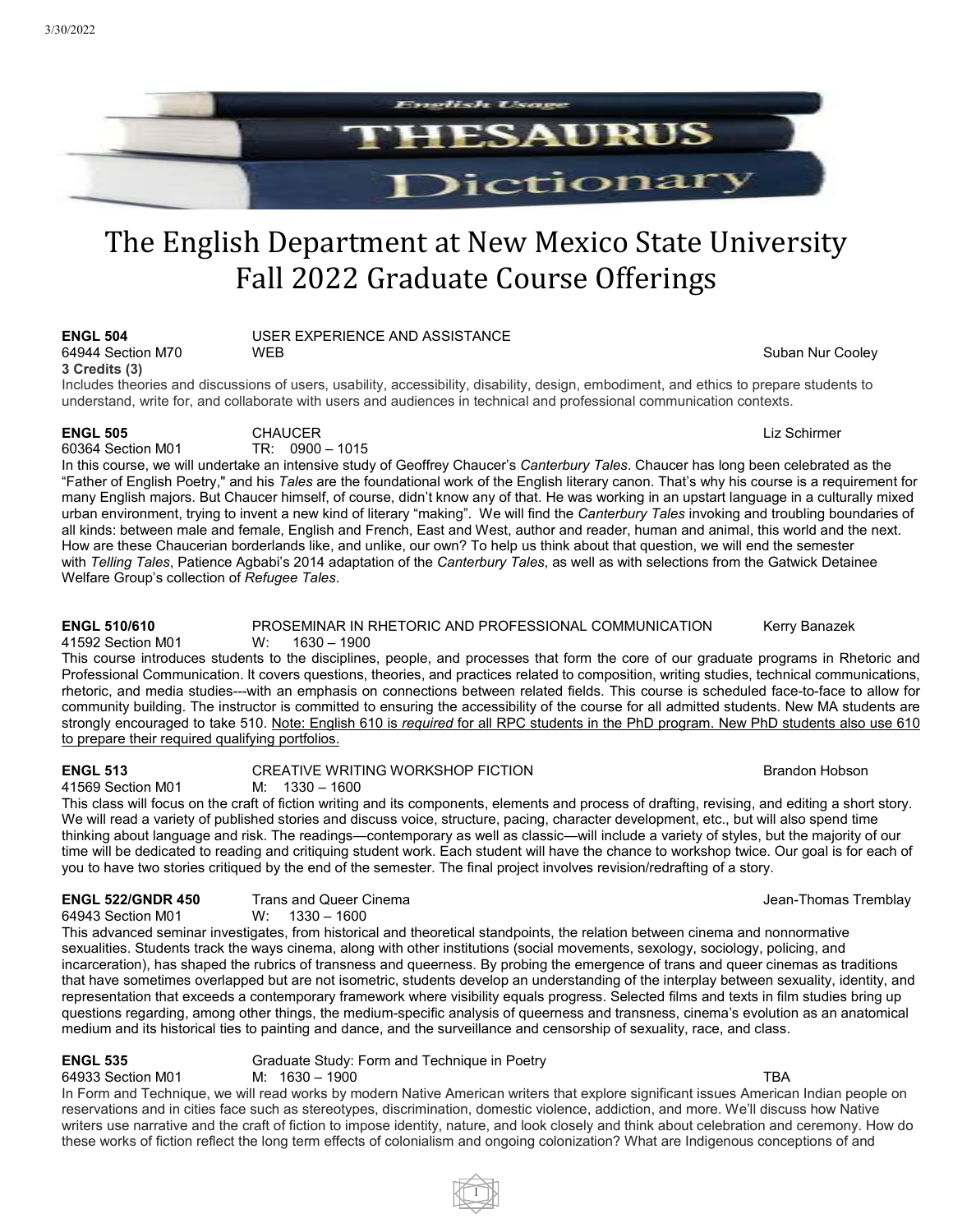relations to land? What is Native sovereignty and appropriation of Native cultures? Some of the authors we will be reading include Kelli Jo Ford, Louise Erdrich, Tommy Orange, Leslie Marmon Silko, N. Scott Momaday, and others.

**ENGL 545** Post Modern Fiction **Property Account Figure 2.5 August 2.5 August 2.5 August 2.5 August 2.5 August 2.5 August 2.5 August 2.5 August 2.5 August 2.5 August 2.5 August 2.5 August 2.5 August 2.5 August 2.5 August 2** 

64941 Section M01 The more time goes by, the less anyone knows what postmodernism is, but some of the most radical, challenging, funny, and disturbing fiction written since World War II has been described using this term. In this course, we will try to figure out how writers from the mid twentieth century through the first two decades of this one responded to the ambiguous legacy of modernism, as well as to socio-political pressures that often could silence, co-opt or reduce to irrelevance efforts at radical formal experimentation or symbolic subversion.

### **ENGL 549/649** TEACHING RHETORIC AND WRITING WITH ENGLISH LANGUAGE LEARNERS Barry Thatcher 64934 Section M01 MW: 1330 – 1445

This course introduces students to the rich interdisciplinary field of writing and 2nd-language (L2) teaching, research, and learning with the goal of helping researchers and instructors understand the unique strengths and needs of English language learner (ELL) writers. It first grounds the students in the field of L2 teaching and research. Then it examines the history, theory, and practice of ELL writing in the United States, starting with general ELL writing classes and then exploring ELL writing across the curriculum. Finally, it briefly explores Generation 1.5, bilingualism, and Spanish-dominant writers along the U.S.-Mexico Border. The course prepares students to work with ELL writing in curriculum design, classroom implementation, assessment, writing program administration, and institutional policies. The course will be a requirement for GAs seeking to teach sections of English 111M at NMSU. For Spring 2017, this course will be online.

**ENGL 568** Rhetoric and Cultural Studies<br>64935 Section M01 MW: 1800 - 1915

64935 Section M01 MW: 1800 – 1915 Kellie Sharp-Hoskins Melodrama is having a moment. Long reviled and derided (for reasons we will tally), this sensational mode has, over the past two decades, become an object of attention and appreciation in its own right. Perhaps melodrama speaks eloquently to our present. Perhaps it makes available historical narratives we are now willing to confront. This course interrogates the collective subject anchoring those statements—the "we" that emerges whenever melodrama is brought up. We zoom in on melodrama's relation to the "American imaginary" and its role in organizing fantasies around citizenship, mobility, privacy, and publicness. Although it originates in eighteenth- and nineteenth-century French romantic dramas, French and British sentimental novels, and European operas, the melodrama appears most at home in the United States; U.S. film and media industries have been melodrama factories, and denizens have long formulated individual and national conundra and antagonisms in melodramatic terms. Throughout the semester, we survey melodramatic accounts of inhabiting and transcending racist, sexist, classist, and ableist structures across a literary and cinematic archive. Paying particular attention to a pair of melodramatic conventions that double as narrative and existential problems—the "impossible situation" and the "false happy ending"—we shed light on the national and nationalist comforts of a mode that curtails agency and freedom in the name of protecting their symbolic integrity.

| <b>ENGL 570</b>   | Graduate Study/Approach Comp                                                                                                                                                                                                   | Jesse Allred |
|-------------------|--------------------------------------------------------------------------------------------------------------------------------------------------------------------------------------------------------------------------------|--------------|
| 63553 Section M01 | M: 1630 – 1900                                                                                                                                                                                                                 |              |
| 3 Credits (3)     |                                                                                                                                                                                                                                |              |
|                   | The same and magnifice of fire show matters. The holling of securities and first of the first should be seen as a strong securities of strong continuation of the state of strong continuation of the state of the state of th |              |

Theory and practice of teaching writing, including classroom practices, definition of standards, and evaluation of student writing. Requirements include independent directed research.

### **ENGL 571**

50266 Section M01 TR: 1500 – 1615 Eric House **3 Credits (3)**

Examines the pedagogical implications of contemporary composition theory and research. Focuses on teaching composition at the college level. Consent of instructor required.

63656 Section M02

**ENGL 574** Workshop: Advanced Writing Prose TBA<br>63656 Section M02 W: 1330 – 1600

## **3 Credits (3)**

Intensive practice in prose writing, primarily fiction, in a workshop environment with peer criticism. Repeatable for a total of 15 credits. Consent of instructor required.

## **ENGL 575** Workshop: Advanced Writing-Poetry<br>58391 Section M80 W: 1630 - 1900

58391 Section M80 W: 1630 – 1900 TBA

Intensive practice in poetry writing in a workshop environment with peer criticism. Repeatable for a total of 15 credits. Consent of instructor required.

**ENGL 578** Topics in Rhetoric and Technology<br>63703 Section M01 R: 1630 – 1900

### 63703 Section M01 R: 1630 – 1900 Reviewed Banazek Assembly Banazek **3 Credits (3)**

Explores intersections between rhetoric and technology, approaches may highlight theory, media production, and/or research. Repeatable for a maximum of 6 credits. Taught with **[ENGL](https://catalogs.nmsu.edu/search/?P=ENGL%20678) 678**.